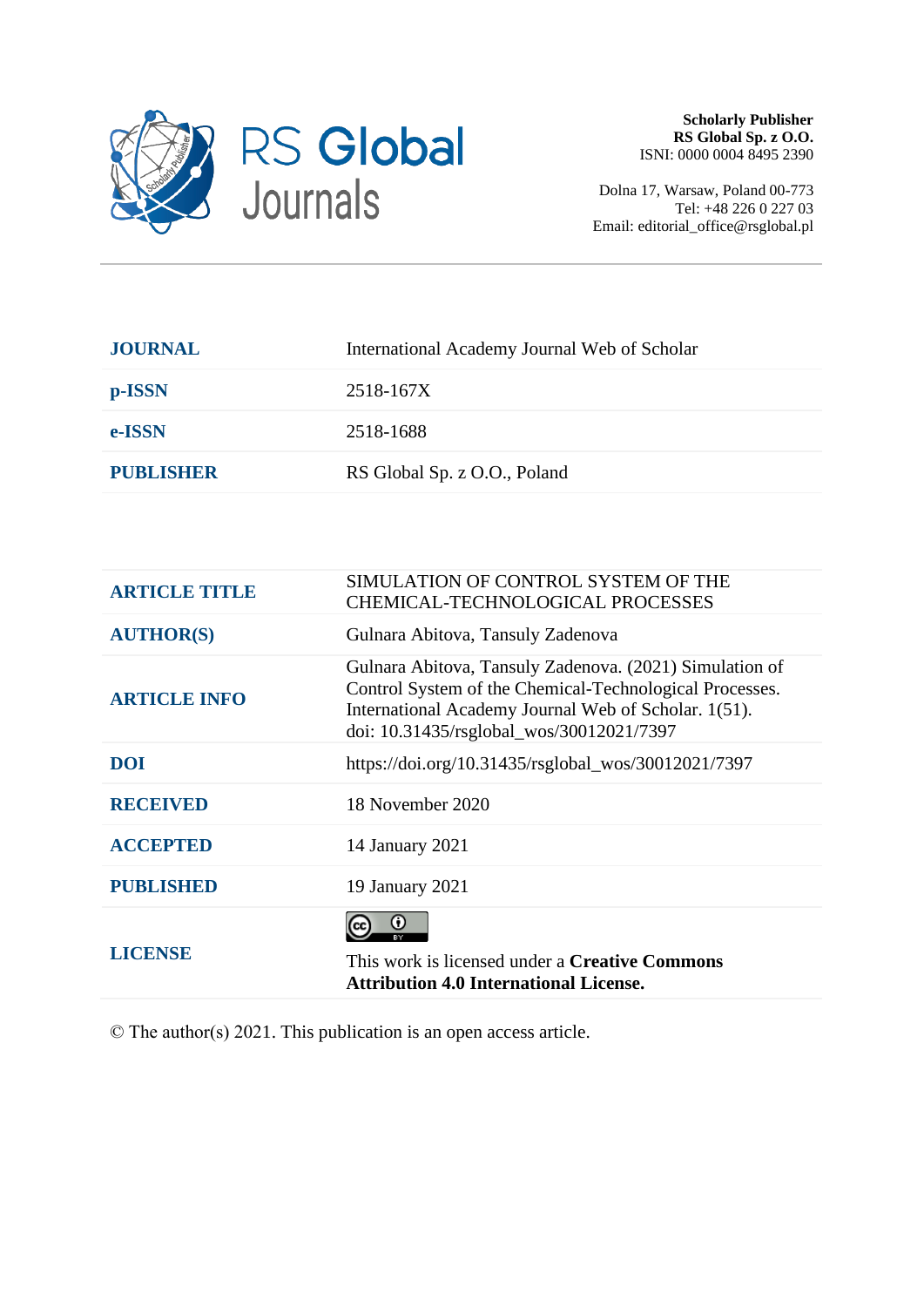# **SIMULATION OF CONTROL SYSTEM OF THE CHEMICAL-TECHNOLOGICAL PROCESSES**

*Gulnara Abitova, PhD, Associate Professor, Astana IT University, Nur-Sultan, Kazakhstan, ORCID ID: http://orcid.org/0000-0003-3830-6905 Tansuly Zadenova, Doctorate Student, Eurasian National University named by L.N. Gumilyov, Nur-Sultan, Kazakhstan*

# **DOI: https://doi.org/10.31435/rsglobal\_wos/30012021/7397**

### **ARTICLE INFO**

## **ABSTRACT**

**Received:** 18 November 2020 **Accepted:** 14 January 2021 **Published:** 19 January 2021

### **KEYWORDS**

control system, mathematical model, stability, controllability, automation.

In this work is consider study and analysis of dynamic system for simulation of the technological process under uncertainty and complexity. To study and simulate a complicated technology process we carry out for consideration the technology of the process of roasting in fluidized bed furnaces of polymetallic sulphide ores. The choice is justified by the fact that, operation line producing of polymetallic sulphide ores represents a complex process, is characterized by a big number of transient processes, presence of process variables and deviations from technical regimes. To study process characteristics of any system functioning by means of mathematical methods the process should be formalized. This means, that adequate mathematical model needs to be developed. The choice of mathematical model depends a lot upon the features of the object and its controllability as well as of technological scheme and complexity of processes. Chemical engineering processes are complicated physical and chemical systems. Substance flows, which are part of these systems, are, as a rule, multicomponent. Therefore, for the purpose of study and qualitative control over chemical-engineering processes it is essential to apply the method of mathematic simulation, based on system analysis strategy, analysis of its structure, mathematical formulation development and evaluation of unknown parameters. Controllability means that such system attribute as having control actions, which make it possible to transfer the system from a pre-set initial state to the required condition during finite quantum of time. Therefore, the developed mathematical model of the process or control object should be controllable and stability.

**Citation:** Gulnara Abitova, Tansuly Zadenova. (2021) Simulation of Control System of the Chemical-Technological Processes. *International Academy Journal Web of Scholar.* 1(51). doi: 10.31435/rsglobal\_wos/30012021/7397

**Copyright:** © 2021 **Gulnara Abitova, Tansuly Zadenova.** This is an open-access article distributed under the terms of the **Creative Commons Attribution License (CC BY)**. The use, distribution or reproduction in other forums is permitted, provided the original author(s) or licensor are credited and that the original publication in this journal is cited, in accordance with accepted academic practice. No use, distribution or reproduction is permitted which does not comply with these terms.

**Introduction.** It is widely known that most of the practical systems operate with some degree of parametric uncertainty that can be a result of poorly known parameters of controlled plants or unpredictable changes of their values in the process of operation [1]. Therefore, robust stability can be viewed as one of the outstanding issues in control theory, which is also of a great practical interest. In general, the concept can be used to define the range of parameter variations that keep the system within stability boundaries. These boundaries are defined with respect to uncertain parameters of the controlled plant and can be affected by the settings of a control system. Known methods of control system design for objects with parametric uncertainty are usually based on determination of robust stability of systems with a given structure and with linear control laws or inertia-free (relay) characteristics [2].

They are usually not suitable for designing control systems with wide range of robust stability when the range of parametric uncertainty or parametric drift is significant. Therefore, developing novel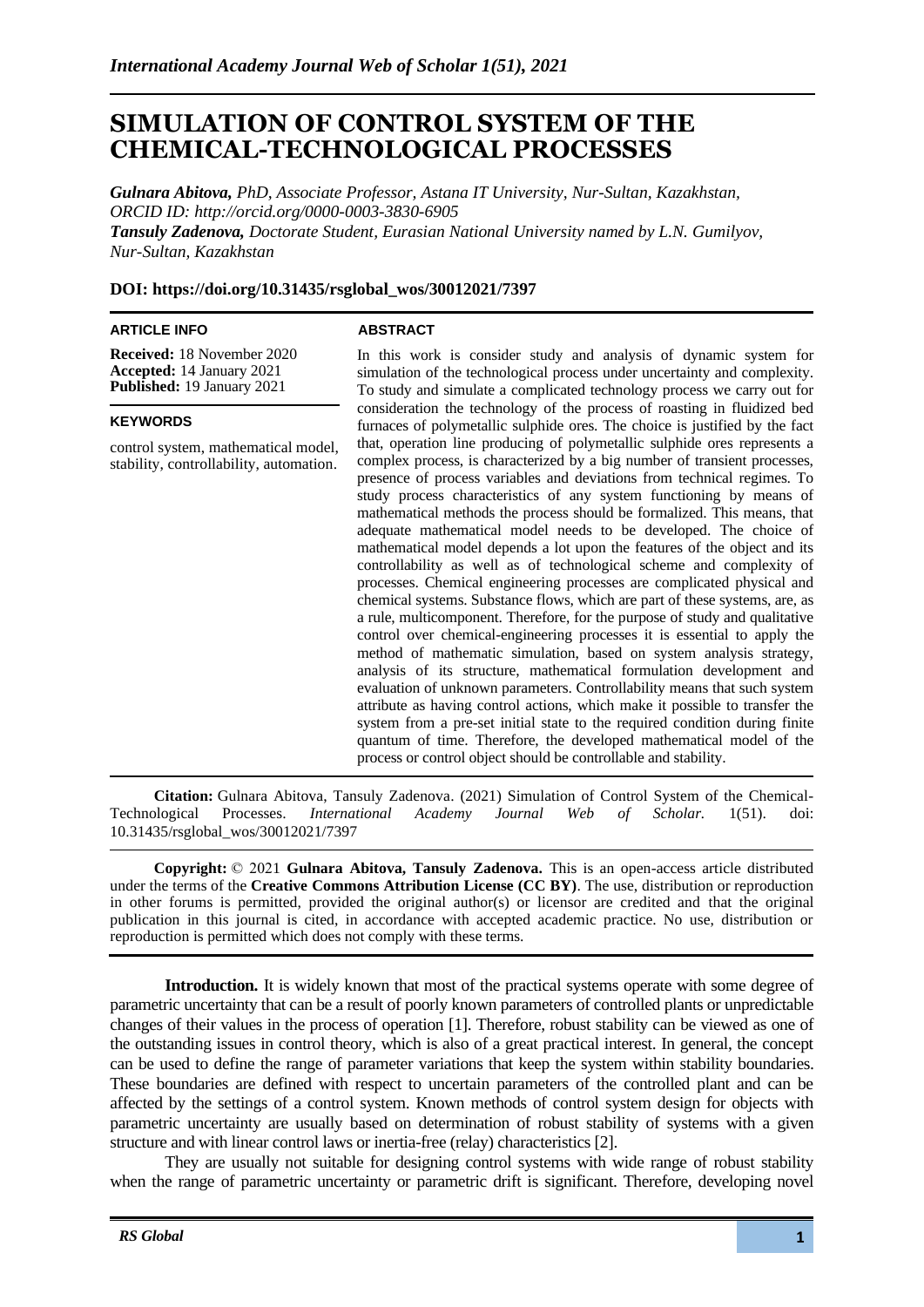approaches to designing such systems is highly desirable. The results reported in [1, p.43] are obtained for dynamic systems that describe self-organizing processes in physical chemical and biological systems. The models of these systems are presented in the form of structurally-stable mappings based on catastrophe theory and they can be used as universal models of development and self-organization in nature [3]. Therefore, it is of great interest to consider great uncertainty of such systems and develop an automatic control system in the class of structurally stable mappings that uses the mathematical models reflecting complex behavior of the system with many possible stable solutions [2, 4].

In this paper, we address the issues of modeling the robust control systems for dynamic linear objects with uncertain parameters. Special attention is paid to the selection of a control law in the class of structurally-stable mappings with one control factor [5] that allows maximizing the range of robust stability and improves characteristics of the system.

## **Materials and Methods**

To have an object-orientated and effective technological process implemented, it should be controlled. This means, that in the process of engineering object functioning it is essential to have continuous influence on operating members, so as to provide achievement of the required single result, in spite of external disturbances.

In other words, when saying system controllability, we understand such system attribute as having control actions, which make it possible to transfer the system from a pre-set initial state to the required condition during finite quantum of time [6, 7].

Therefore, the developed mathematical model of the process or control object should be controllable. With this objection in mind let us consider our control object mathematical model and examine its controllability [8, 9].

# *Determination and Analysis Modelling Methods for Process*

When simulating metallurgic processes and objects the most adequate approach is to choose structural approach for mathematical model development. In this respect, for simulating sulphurisation process we will consider molecular approach (as one of structural approaches). Metallurgic processes and objects are described on this level as an aggregate of physical and chemical phenomena, particularly as an aggregate of chemical reactions [10].

The process of roasting in fluidized bed furnaces of polymetallic sulphide ores represents a complicated chemical-and-technological process, including different stages of raw material (sulfurization) chemical changes. The yielded product quality depends upon the valuable component recovery percent in the end product. That is why it is assumed justified to develop mathematical model based on reactions chemical kinetics.

Chemical kinetics is a science about chemical reactions proceeding in time behaviour and mechanism of these reactions. The main parameter here is some component formation rate. In metallurgy when modelling intricate chemical processes, normally, they are broken into separate stages of technological processes. Seeing on that, we suggest considering modelling the main stages of sulfurization from metal concentrate, control over these stages is one of the critical targets.

The processing method of concentrate of polymetallic sulphide ores of with sulfurization usage enables to extract metal from a multiplex poly metallic raw material into commercial metal. This method of sulphide extraction includes the following operations:

- sulfurization (oxidation) of metal concentrate;
- metal pulp leaching and dressing:
- extraction and re-extraction of sulphide;
- primary metal settlement;
- sulphide melting.

Based on the experience and this technology research it is determined, that main stages influencing the technological process and end product grade are sulfurization, and leaching. It means, further technology of sulphide oxidation depends upon the control over these main stages and upon how they proceed.

# *Design and Analysis of Control System for the Process of Roasting in Fluidized Bed Furnaces of Polymetallic Sulphide Ores*

As we discussed above, the mathematical model of chemical reactions in this type of processes is described by mass balance equation of reagents *А (metal)* и *В (oxidation reagent)*, considering the complicated nature of the process, with the presence of diffusion and mass transfer. Therefore, in this case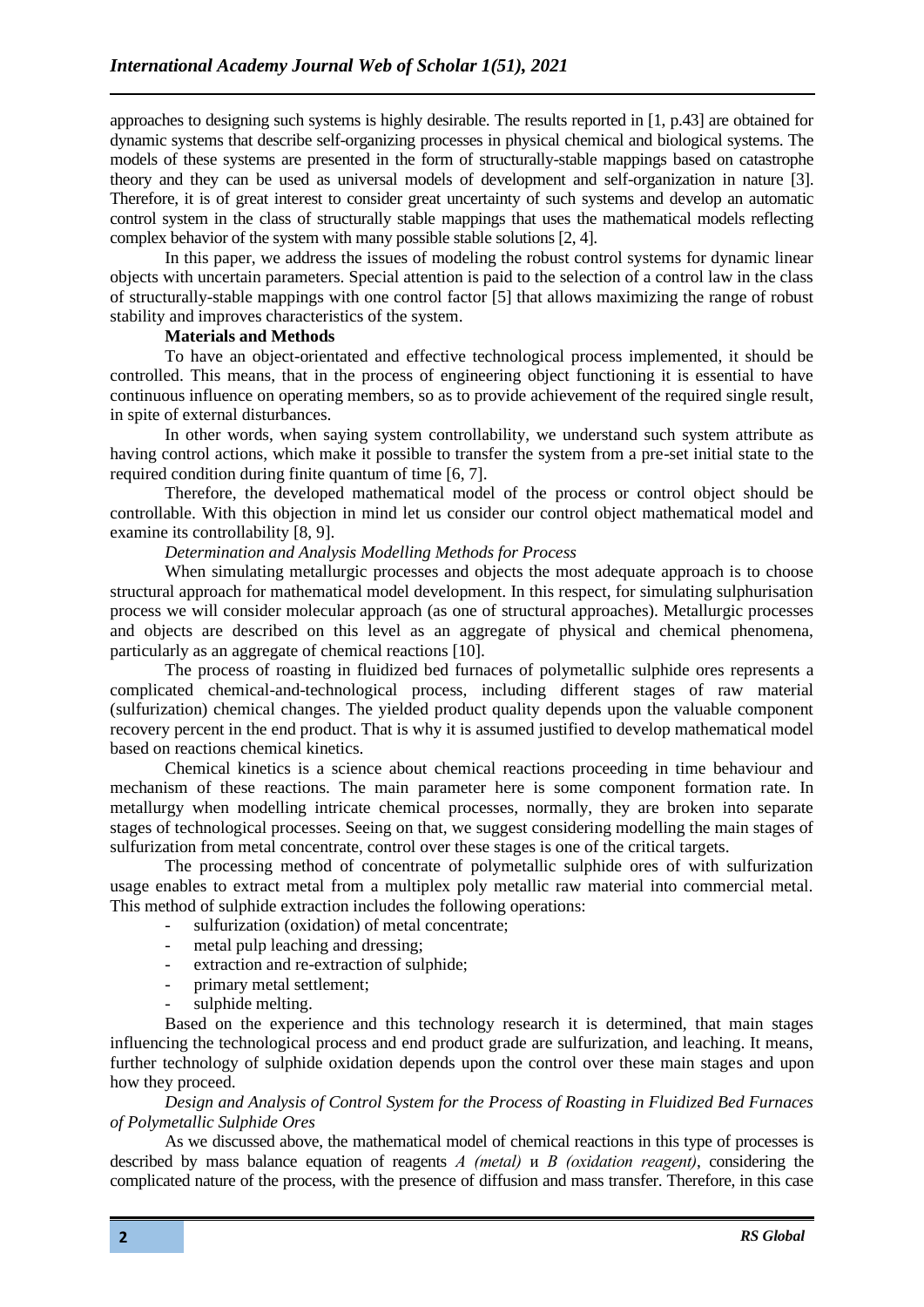the task of control is: to maintain components concentrations  $C_A$   $\mu$   $C_B$  as closer to specified ones  $C_{Asp}$ and  $C_{Bsp}$  (required), changing concentrations of reagents *A* and *B*, i.e.,  $C_{A1}$  and  $C_{B1}$ .

For design the control system for considering process, we simplify the equations, introducing relative coordinates and to can write the follow expressions:

$$
d_1 = (k_1 * V)/F \quad \text{and} \quad d_3 = (k_3 * V)/F \tag{3}
$$

where:  $d_1 - a$  concentrate of the first component in reactions

d<sup>2</sup> - a concentrate of the second component in reactions.

$$
t = (t' * F)/V \tag{4}
$$

where:  $t - period$  (time) needed for oxidation process of the metals.

$$
x_1 = \frac{c_A}{c_{Aran}} \quad \text{and} \quad x_2 = \frac{c_B}{c_{Aran}} \tag{5}
$$

$$
u_1 = \frac{c_{A1}}{c_{Aran}} \quad \text{and} \quad u_2 = \frac{c_B}{c_{Aran}} \tag{6}
$$

where:  $C_{Aran}$  - some chosen at random concentration value  $C_A$ 

 $d_1$ ,  $d_3$  - coefficients for corresponding steps.

Then, after changing variables and parameters, the designing control system of our equations in these coordinates will give by:

$$
\frac{dx_1}{dt} = -(1 + d_1) * x_1 + u_1; \quad x_1(0) = x_{10}
$$
\n(7)

$$
\frac{dx_2}{dt} = d_1 * x_1 - (1 + d_3) * x_2 + u_2; \qquad x_{12}(0) = x_{20}
$$
 (8)

*Study of Controllability and Stability of the Control System of Process: First Task*

In this case the control target of regulating is defined this way: it is essential to maintain out coming concentrations  $x_1$  u  $x_2$  on specified levels, changing incoming concentrations  $u_1$  u  $u_2$ .

Let us put the control system equation in vector-matrix form:

$$
\frac{d}{dt} \begin{bmatrix} x_1 \\ x_2 \end{bmatrix} = \begin{bmatrix} -(1+d_1) & 0 \\ d_1 & -(1+d_3) \end{bmatrix} * \begin{bmatrix} x_1 \\ x_2 \end{bmatrix} + \begin{bmatrix} 1 & 0 \\ 0 & 1 \end{bmatrix} * u \tag{9}
$$

$$
\begin{bmatrix} x_1(0) \\ x_2(0) \end{bmatrix} = \begin{bmatrix} x_{10} \\ x_{20} \end{bmatrix} \quad \text{and} \quad x_{10} = 0 \,, \quad x_{20} = 0 \tag{10}
$$

$$
y(t) = [1 \t1] * \begin{bmatrix} x_1 \\ x_2 \end{bmatrix}
$$
 and  $u(t) = [u_1 \t u_2]$  (11)

Once the model under consideration is rectilinear, it can be represented as an equation system in space of states (in the time domain). In standard form the system is given by:

$$
A = \begin{bmatrix} -(1+d_1) & 0 \\ d_1 & -(1+d_3) \end{bmatrix}
$$
 (12)

$$
B = \begin{bmatrix} 1 & 0 \\ 0 & 1 \end{bmatrix} \qquad C = \begin{bmatrix} 1 & 1 \end{bmatrix} \text{ and } D = 0 \tag{13}
$$

#### *Analysis of Controllability for Control System of Process*

It is very important, when we are design a control system, to know, that this system have controllability [13]. The system is controllability, if it has such control as a *u(t)*, which can transfer a control system from her initial state  $x_0$  to any state  $x_d$  within final time.

Therefore, for current systems with matrixes *A* and *B* the controllability conditions are what control system will be full controllability, when rang of matrix of controllability  $Lc$  equal  $n (Lc = n)$ , where:

$$
Lc = [B : A * B : A^2 : \dots : A^{n-1} * B]
$$
 (14)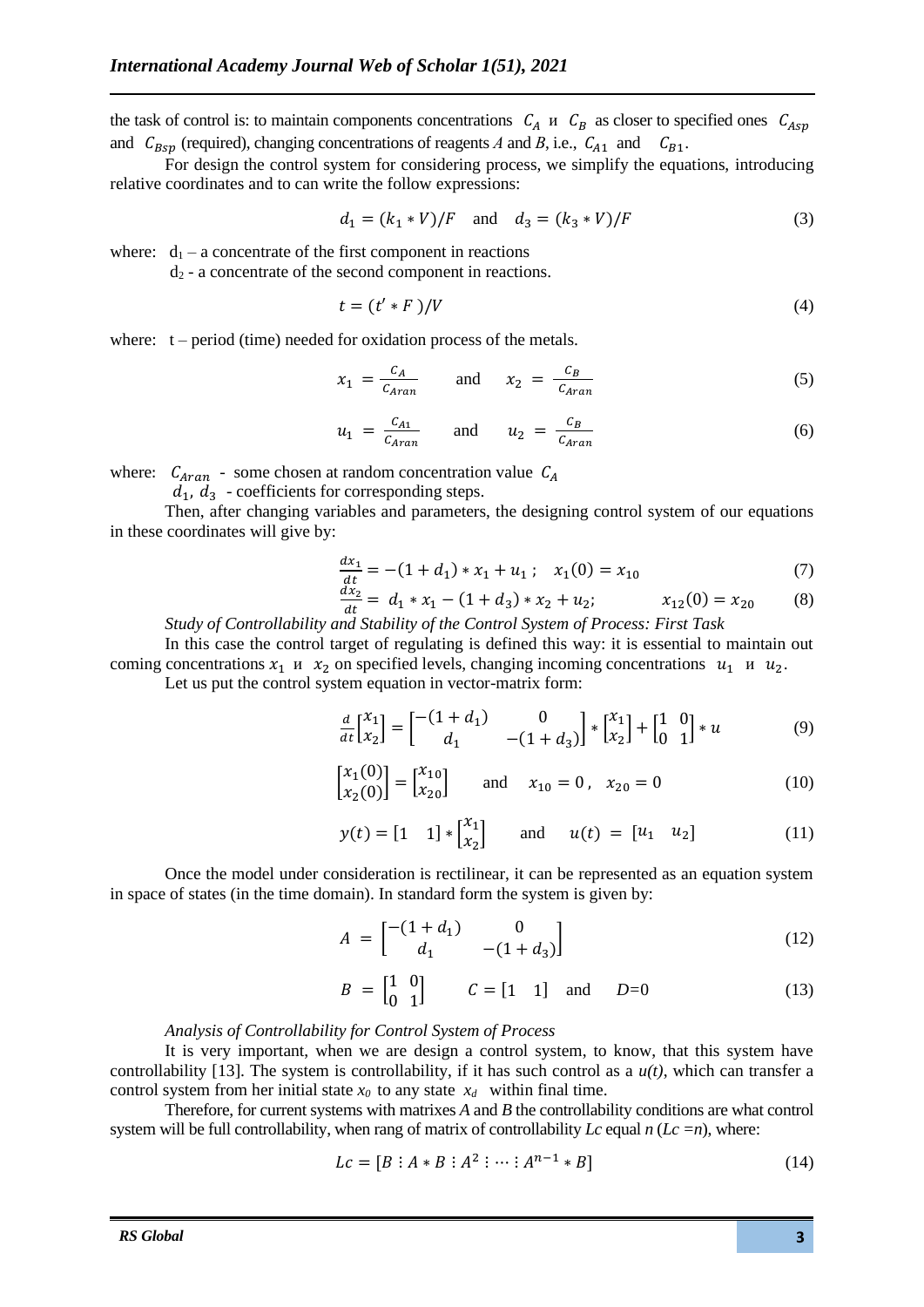In our case, to examine system controllability we make a controllability matrix for our case of the process.

Respectively controllability matrix *L* is given by:

$$
L = \begin{bmatrix} 1 & : & -(1+d_1) & 0 \\ 0 & 0 & d_1 & -(1+d_3) \end{bmatrix} \tag{15}
$$

In this case, controllability matrix rank *L* is also equal to two  $(n=2)$ , and this ensures the process controllability with one control action, though the quality of control will worsen. Thus, we can say, that our designed control system for the tellurium oxidation process in common case can be controllable, when we take a right regulation unit for keeping given regimes of technological process.

#### **Results and Discussion**

In the real technological processes and situations, we don't have a possibility to control the both of parameters and variables. Therefore, it is need to analysis and to study the other condition for control system. It is the stability conditions for control plant, that is stronger than construability of the system.

The stability condition is in that, all of instability modes and eigenvectors of control system can be made stability by regulation impact in the closed-loop system.

Let us consider a case of control system of oxidation process of polymetallic sulphide ores for the linear regulator with constant coefficients, which are given in state space by expression:

$$
u(t) = -K \cdot x(t) \tag{16}
$$

where:  $K - i s$  ( $m * n$ ) matrix of closed loop system.

System (16) with this regulator can be show in follow form:

$$
\frac{dx}{dt} = (A - B * K) * x \tag{17}
$$

It is following from above form, that stability of the system can be in that case, when we can to choose a matrix of closed loop system *K*. In this way, all of eigenvectors of the matrix (*A-B\*K*) have negative real numbers.

If it is a case with control regulation by out coming:

$$
u(t) = -K * y(t) \tag{18}
$$

then a system will be given in the next form:

$$
\frac{dx}{dt} = (A - B \ast K \ast C) \ast x \tag{19}
$$

In this case stability is proved by choosing of such matrix *K*, when a real eigenvector of matrix  $(A-K*B*C)$  will be negative.

*Numerical Experiment Simulation of the Control System of Technological process*

The designed control system for technological process of roasting in fluidized bed furnaces of polymetallic sulphide ores and its controllable can be demonstrated by numerical simulations using computer software and modern technology of programming.

Let us consider this model, using actual example of technological process, having modelled it in MATLAB and Simulink. Assuming, that system parameters have the follow values (Table 1) (as example):

| Number of<br><b>Experiments</b> | Lable 1. System parameters and its values<br><b>Values of Parameters</b> |          |               |        |  |
|---------------------------------|--------------------------------------------------------------------------|----------|---------------|--------|--|
| Parameters                      |                                                                          | X        | u             |        |  |
|                                 | $k1=1$                                                                   | $x1 = A$ | $u1 = -k1*x1$ | $D1=3$ |  |
|                                 | $k2=2$                                                                   | $x2=$ B  | $u2 = -k2*x2$ | $D2=1$ |  |

Table 1. System parameters and its values

Here the A is a concentrate of polymetallic sulphide ores and B is the concentration of oxidation reagent.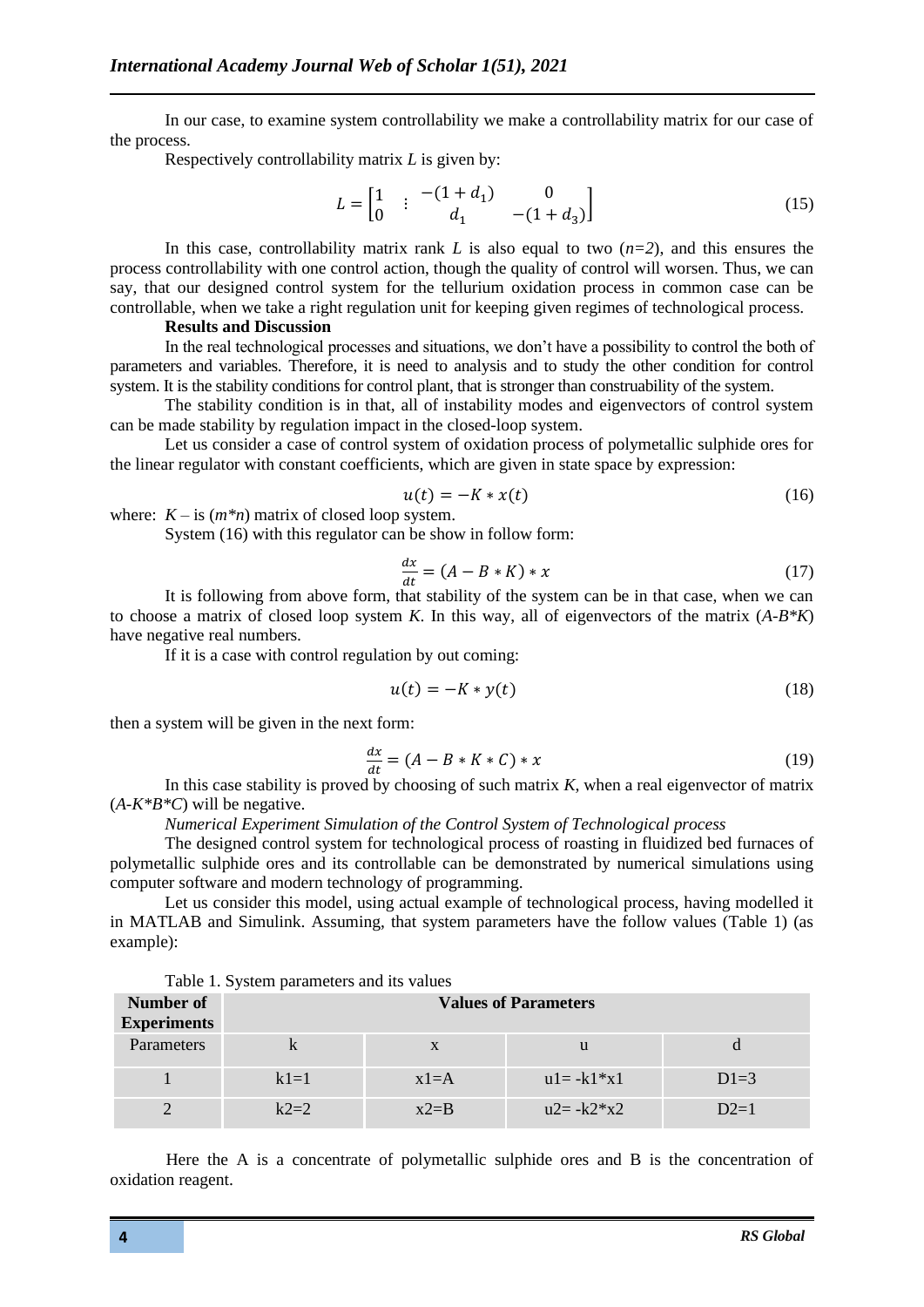Let us to wtite our mathematical model is in the form of equation for state space:

$$
\frac{dx}{dt} = A * x + B * u \qquad y = C * x \tag{27}
$$

Then, we can write the system function as a expression below:

$$
F = [- (1+D1)*x1+u1; D1*x1-(1+D2)*x2+u2]
$$
\n(28)

In this case, matrices of *A* and *B* will be written in the form of:

$$
A = \begin{bmatrix} -4 & 0 \\ 3 & -2 \end{bmatrix} \qquad B = \begin{bmatrix} 1 & 0 \\ 0 & 1 \end{bmatrix} \qquad C = \begin{bmatrix} 1 & 1 \end{bmatrix} \qquad (29)
$$

The model of the the process of roasting in fluidized bed furnaces of polymetallic sulphide ores and the controller are set in such a way that, in the linearized form, the following parameters of the system are used in five different numerical simulations using Matlab (Table 2). Having made numerical experiments in Matlab, we get the following results and diagrams (Fig.1.-Fig.2):



# *Fig.1. Numerical simulation results: Experiment 1-2*

The waveforms presented in Fig.1 show stable performance for a different set of parameters and converge to equilibrium points.



*Fig.2. Numerical simulation results: Experiment 3-4*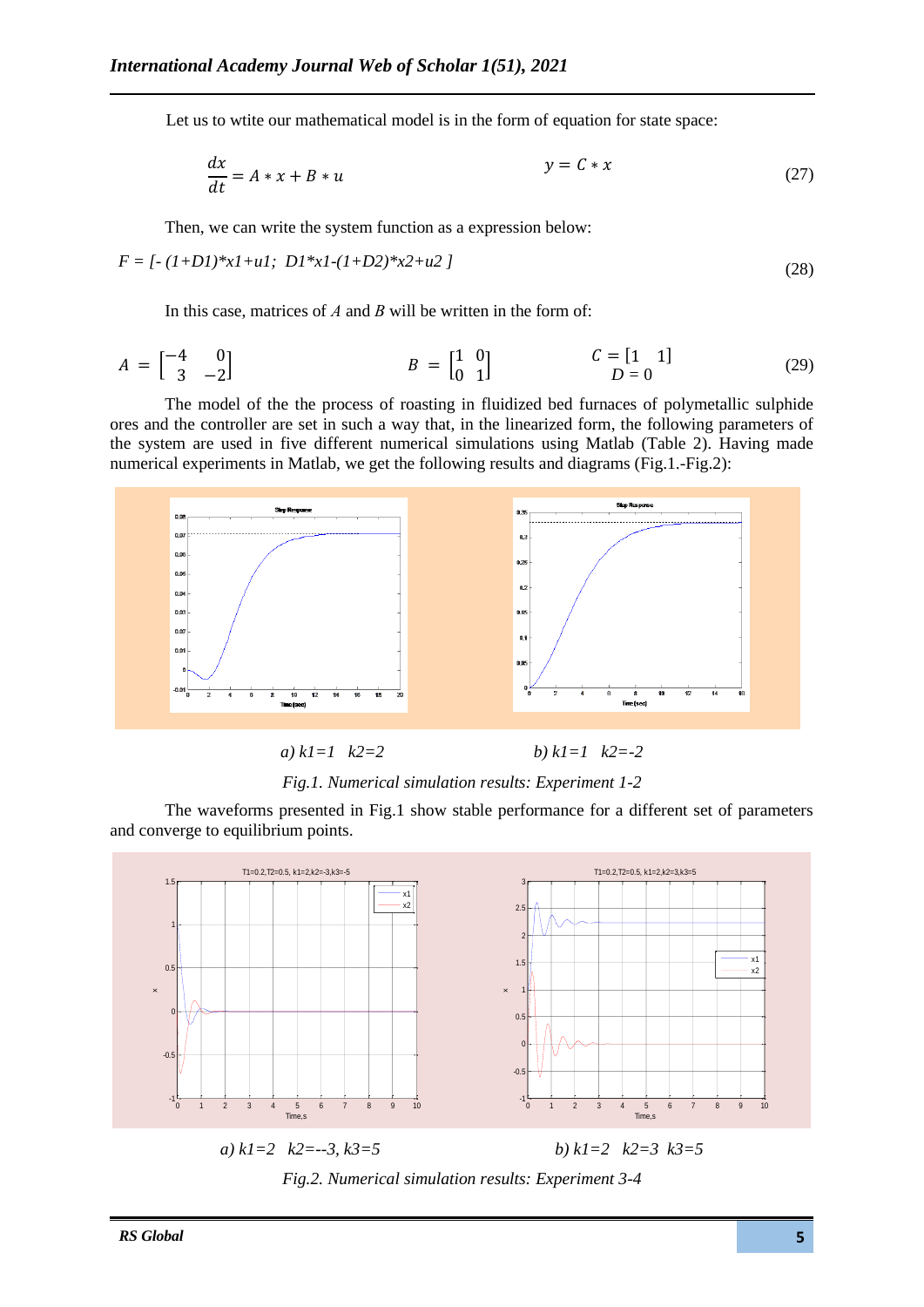The this set of parameters results in an asymptotically stable system whose convergence process is shown in Fig.2.

The waveforms in Fig.1 and Fig.2 are of particular interest, since they demonstrate stability. The results presented above illustrate that it is possible for the system to converge to an equilibrium point even if dynamics of the controlled process suddenly changes.

*Numerical Experiment Simulation of the Control System of the Technological Process*

The designed control system for real technological process of tellurium oxidation and its controllable can be demostrated by numerical simulations using computer software and modern technology of programming.

Let us consider this model for second case, using actual example of technological process, having modelled it in Matlab and Simulink.

The pursued numerical experiments are given below (Table 2).

| Number of<br><b>Experiments</b> | <b>Value of Parameters nad Equations</b> |  |               |  |  |
|---------------------------------|------------------------------------------|--|---------------|--|--|
|                                 |                                          |  | $u = u1$      |  |  |
|                                 |                                          |  | $u = -3*x1$   |  |  |
|                                 |                                          |  | $u = 1 * x 1$ |  |  |

Table 2. Values of parameters for numerical experiments

Thus, for the second model the waveforms in these are of particular interest, since they demonstrate stability. The results presented above illustrate that it is possible for the system to converge to an equilibrium point even if dynamics of the controlled process suddenly changes. Though in practise, it is not always posible to control simultaneously all the parameters, and variables.

In the real technological processes and situations we don't have a possibility to control the both of parameters and variables. Therefore, it is need to analysis and to study the other condition for control system with modelying of tecnological processes. It is the stability conditions for contol plant, that is more stronger then controbility of the system.

In the case for the model 1, in practice it means, that, though both out coming concentrations of substances cannot be controlled only by changing *В* substance consumption. Concentration *А* is varying persistently and approaches to steady state irrespective of control. It means, the regulator for the system can be arranged, in spite of the fact, that the system is not fully controlled. Thus, control object is fully controlled towards controls *A*, but is not fully controlled towards control *B*.

**Conclusions.** Modern control methodologies are capable of increasing productivity of industrial cycles by means of automatic control, monitoring, and management systems. The components used for such control and monitoring tasks, including modern different sensors and devices, are usually tightly integrated with automatic systems that control the entire technological process. This approach facilitates the reduction of expenses used to service the main assets, allows increasing output productivity, reducing downtime, and finally to increase a controllability and stability of complex technological processes of industry.

In the same time for the purpose of study and qualitative control over chemical-engineering it is essential to apply the method of mathematic simulation, based on system analysis strategy, qualitative analysis of its structure, mathematical formulation development and evaluation of unknown parameters. Therefore, study of control systems and modeling of technological processes with the robust stability is one of the most important directions for enhancement, optimization and an intensification of the production facilities. The work in this part of research briefly describes an approach to assure robustness of a dynamic system. Its primary focus is on robust stability, not robust performance, in the presence of parameter variations and model uncertainties. Based on our analysis, the paper presents the conditions for converging to an equilibrium point and explains how to implement a controller to achieve robust stability for the technological process of roasting in fluidized bed furnaces of polymetallic sulphide ores.

In a number of applications where a system is characterized by nonlinear and time-varying behavior, the issue of stability and performance becomes very prominent. It is further complicated by